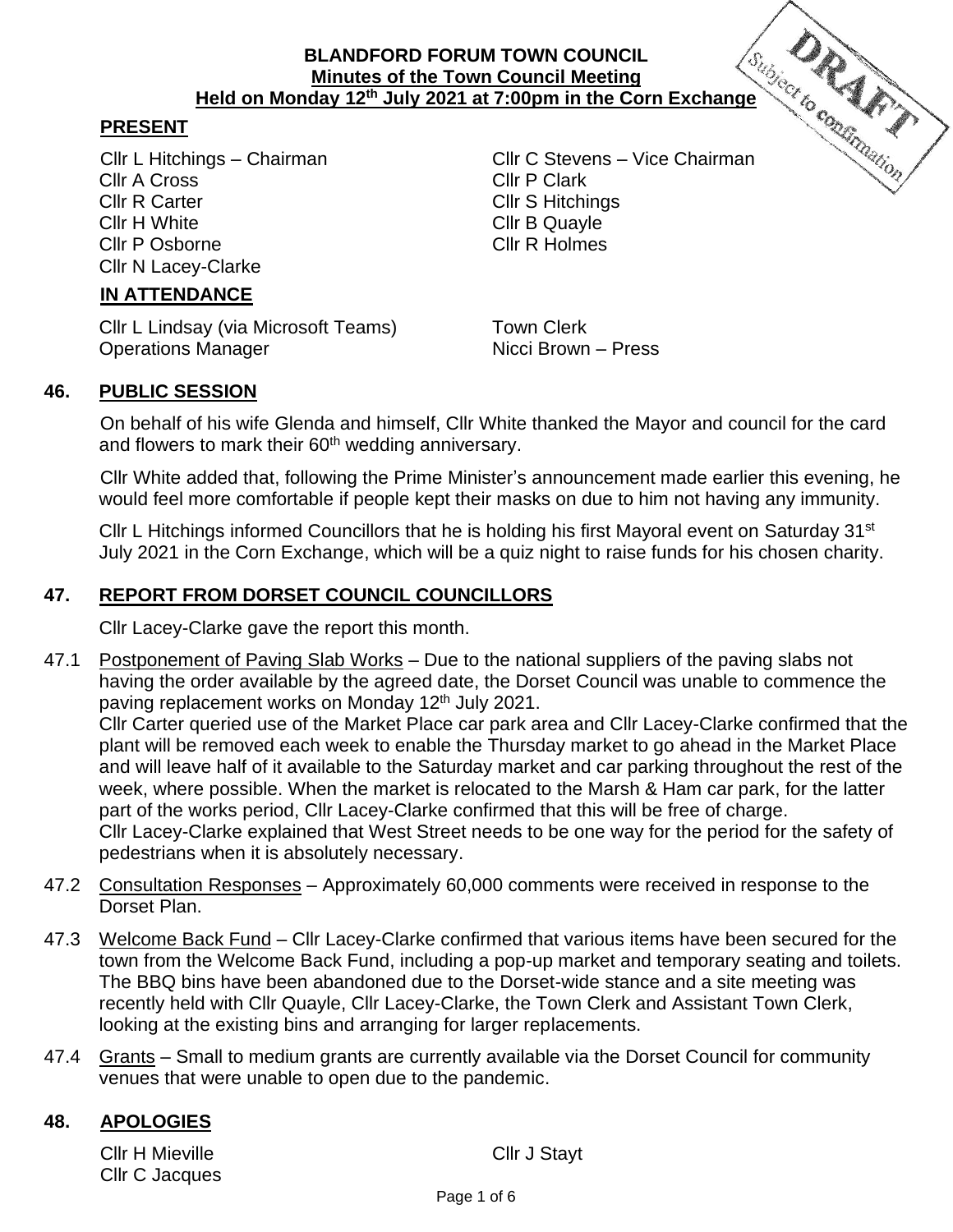#### **49. TO RECEIVE ANY DECLARATIONS OF INTEREST AND REQUESTS FOR DISPENSATIONS**

None were received.

# **50. MINUTES OF THE TOWN COUNCIL MEETING HELD ON 21ST JUNE 2021**

It was PROPOSED by Cllr Cross, SECONDED by Cllr Holmes and AGREED (10 in favour, 1 abstention) that the Minutes be APPROVED and SIGNED.

#### **51. TOWN CLERK'S REPORT & CORRESPONDENCE**

The paper was noted (see Appendix A).

- 51.1 FOI Mortality Data A gentleman from Lytchett Matravers has submitted a FOI request regarding the cemetery. He requested the number of burials performed in the town over the period 2015-2021 for each year. The results are as follows and were sent to the applicant:
	- 2015 32
	- 2016 26
	- 2017 29
	- 2018 28
	- 2019 35
	- 2020 28
	- 2021 18
- 51.2 Recruitment A groundsman has been appointed, following six interviews held on Tuesday 29<sup>th</sup> June 2021. A temporary part-time position has also been offered to one of the candidates to help manage the workload due to the impact of having less staff during the summer months.
- 51.3 Nordon Site Aster have advised that they have put forward Duke's Parade for the name of the road, following the council's suggestions, and the development will be known as Nordon Rise.
- 51.4 External Audit The Town Council's accounts for 2020/21 have been submitted to the external auditor, PKF Littlejohn and the website has been updated with all the required documents: <https://blandfordforum-tc.gov.uk/accounts>
- 51.5 Events Jamie Jigsaw and the Skatefest are returning this August!
- 51.6 Town Hall Plaques Peter Snow CBE (British radio and television presenter and historian) has agreed to attend the rededication of the Town hall plaques in November, a century after his grandfather unveiled them in 1921.
- 51.7 Risk Assessment for Council Meetings The Town Clerk suggested that council continues with the risk assessment currently in place for the remainder of council meetings in the Corn Exchange in July and this can be reviewed in August. There were no objections to this suggestion.

# **52. RECOMMENDATIONS AND RECEIPT OF MINUTES**

- 52.1 Town & General Purposes Committee Meeting held on 5<sup>th</sup> July 2021
- 52.1.1 No recommendations.
- 52.1.2 The Minutes were RECEIVED.

# **53. CIVIC REPORT**

The paper was sent to Councillors via email.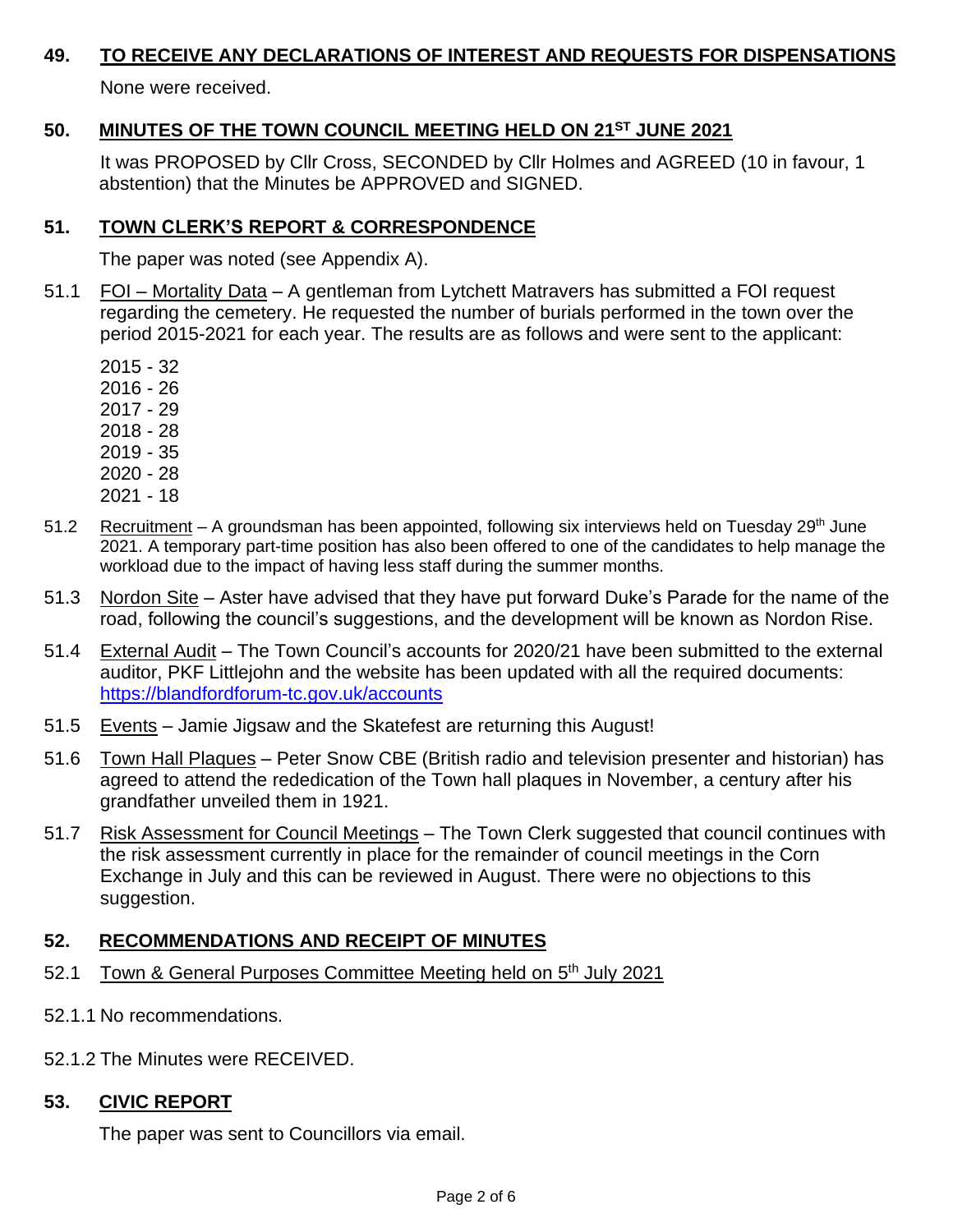# **54. TO ADOPT THE NEW CODE OF CONDUCT**

The paper was noted (see Appendix B).

It was PROPOSED by Cllr Carter, SECONDED by Cllr White and AGREED unanimously that

**The Town Council adopts the Code of Conduct.** 

**The Town Clerk is instructed to write to the Chief Executive of the Dorset Association of Parish & Town Councils to thank him for arranging and delivering the sessions for the county and £100 is authorised for the training costs for both the staff and Councillors (Expenditure Authority: Localism Act 2011 s1-8).**

**ACTION: TOWN CLERK**

# **55. TO CONSIDER EXPENDITURE APPROVAL FOR THE PURCHASE OF A CARD MACHINE FOR MAYORAL MATTERS**

The paper was noted (see Appendix C).

It was PROPOSED by Cllr Carter, SECONDED by Cllr Lacey-Clarke and AGREED unanimously that

**The Town Council approves expenditure for the purchase of a card machine for Mayoral matters using funds of £119 from the Civic budget line (Expenditure Authority: Localism Act 2011 s1-8).**

**ACTION: TOWN CLERK**

# **56. TO CONSIDER PROCEDURES FOR THE LIGHTING UP OF THE TOWN HALL FACADE**

The paper was noted (see Appendix D).

It was PROPOSED by Cllr Lacey-Clarke, SECONDED by Cllr White and AGREED unanimously that

**The Town Council lights up the façade in white light and considers this is for the darker evenings only when it can be seen. In addition, it will be lit for the following dates/events, however the list is not exhaustive and can be added to at any point throughout the year:** 

- **7 th March – Commonwealth – blue and yellow**
- **8 th March 2022 – International Women's Day**
- **23rd April – St George's Day – red and white**
- **28th April – Workers Memorial Day – red**
- **1 st May – May Day/ International Workers Day – red**
- **4 th May – Firefighters memorial day – red**
- **June – Armed Forces Week – red, white and blue**
- **June – LGBTQ+ Pride Month – red, orange, yellow, green, purple, blue**
- **24th June for St John Ambulance – green**
- **3 rd September – Merchant Navy Day – red, white and blue**
- **15th September – Battle of Britain – red, white and blue**
- **October – The Queen's Green Canopy tree planting day – green**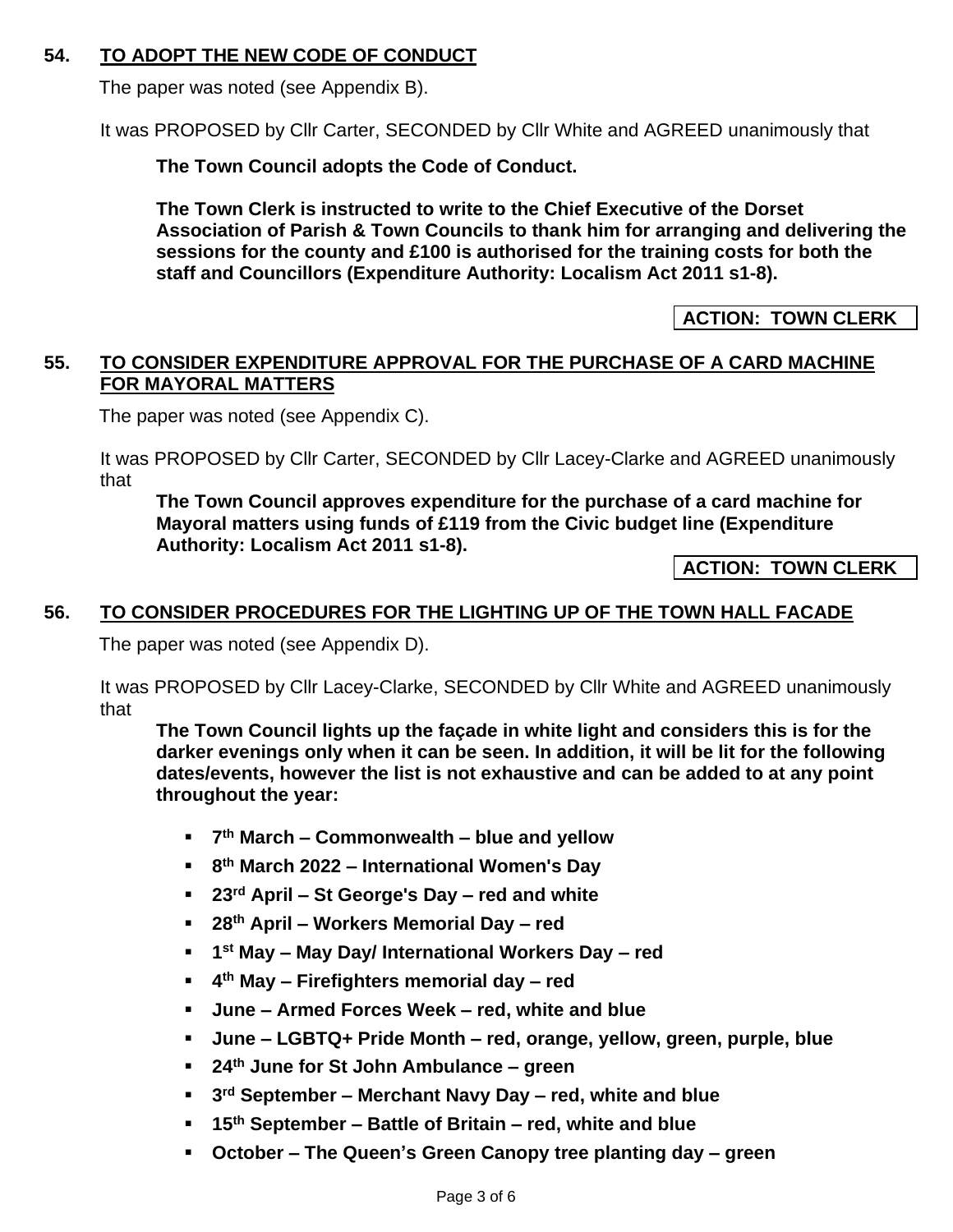#### **56. TO CONSIDER PROCEDURES FOR THE LIGHTING UP OF THE TOWN HALL FAÇADE (cont)**

- **November – Remembrance events (various, to include Armistice Day and Remembrance Sunday) – red**
- **December – Yuletide / Christmas period**
- **20th December (Ted's birthday) – Teddy 20 Supporting Children with Cancer – red, white and blue**
- **Any relevant NHS anniversaries or events – blue**
- **Preetz and Mortain twinning recognition days**

**This will be publicised on social media channels to inform the public of the reasoning behind the colours.** 

**Councillors will be consulted should there be a request that the Town Clerk is not certain of.** 

**ACTION: TOWN CLERK**

#### **57. TO RESPOND TO THE SURVEY ON THE TOWN AND PARISH COUNCIL MEMBERS ALLOWANCES REVIEW**

The paper was noted (see Appendix E).

It was PROPOSED by Cllr Carter, SECONDED by Cllr Holmes and AGREED unanimously that

**The Town Council approves the submission of the draft survey circulated to Councillors prior to the meeting.**

**ACTION: TOWN CLERK**

#### **58. TO CONSIDER A LEASE FOR THE BLANDFORD RUGBY FOOTBALL CLUB AT LARKSMEAD**

The paper was noted (see Appendix F).

It was PROPOSED by Cllr Lacey-Clarke, SECONDED by Cllr Cross and AGREED unanimously that

**The Town Council wishes to enter into a lease with the Blandford Rugby Football Club and delegates authority to the Recreation & Amenities Committee.**

**Councillors were concerned that public access is maintained to the kickabout area within the fencing and that the area covered by the lease focuses on the pavilion and pitches.** 

**ACTION: TOWN CLERK**

#### **59. TO CONSIDER PROPOSING MOTIONS FOR THE DORSET ASSOCIATION OF PARISH & TOWN COUNCILS (DAPTC) AGM**

It was PROPOSED by Cllr Lacey-Clarke, SECONDED by Cllr Osborne and AGREED unanimously that

**The Town Council requests that, with the new Code of Conduct in place which is considered to be lacking in means of enforcement, the government continues to be lobbied for stronger penalties should Councillors breach the Code of Conduct.** 

**ACTION: TOWN CLERK**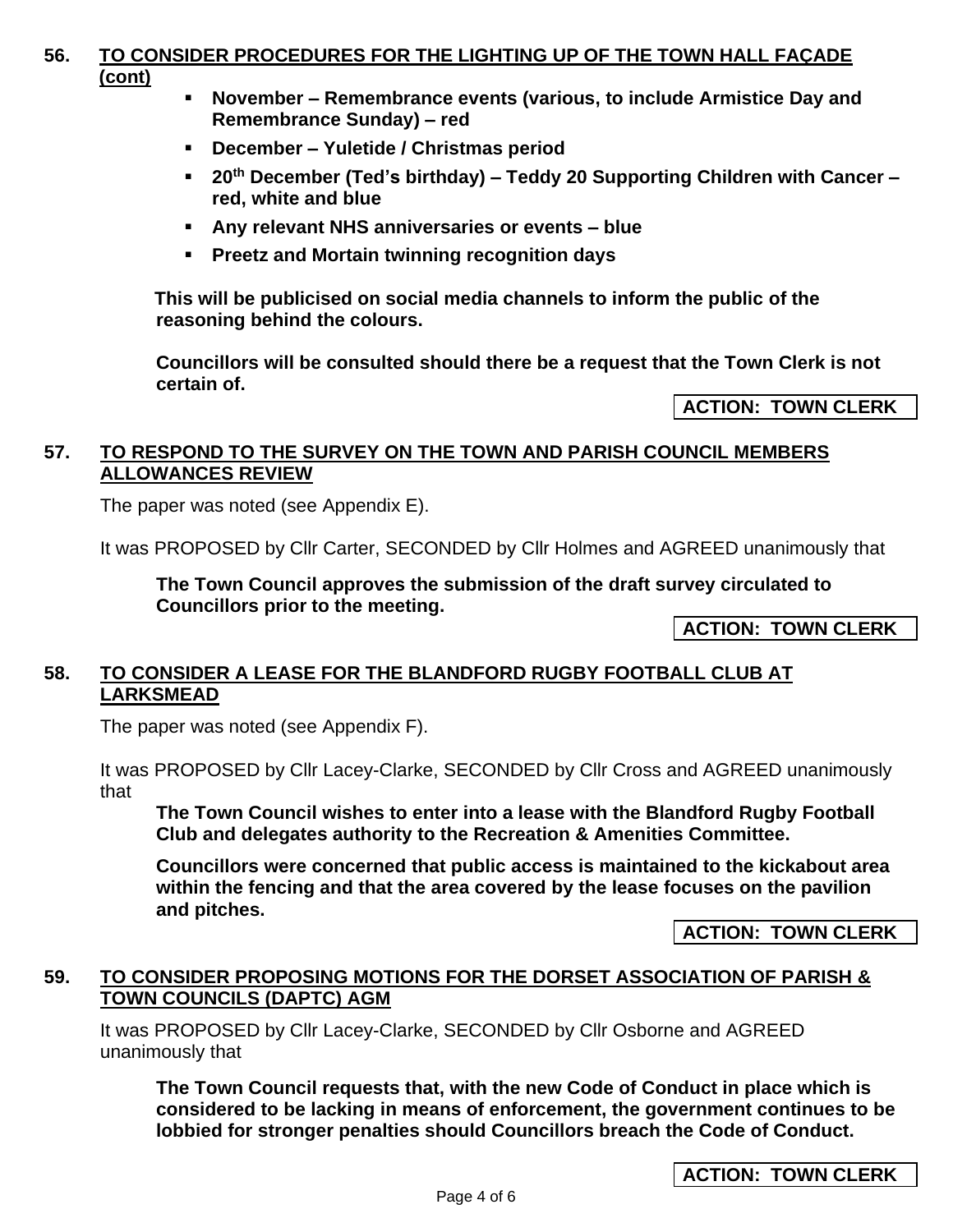#### **60. TO CONSIDER A REQUEST FOR FINANCIAL SUPPORT FOR THE MAYOR'S FUN DAY COMMUNITY EVENT ON 21ST AUGUST 2021 AT THE CROWN MEADOWS**

It was PROPOSED by Cllr White, SECONDED by Cllr Lacey-Clarke and AGREED (9 in favour, 2 abstentions) that

**The Town Council authorises expenditure of up to £1,000 using funds from the Tourism budget line to contribute towards the community event with payments to be made on production of proof of purchase/costs and the council's logo will be displayed on the promotional flyers/posters (Expenditure Authority: Localism Act 2011 s1-8).**

**ACTION: TOWN CLERK**

# **61. TO RECEIVE AN UPDATE AND CONSIDER ANY REQUESTS FROM THE:**

61.1 Neighbourhood Plan Working Group – Blandford +

Nothing to report.

61.2 BFTC Commemoration Group

'Blandford's contribution to WWII' will be on display on 11th September 2021, which Dr Michael le Bas has worked very hard towards.

61.3 Climate Change & Biodiversity

Cllr White noted that the action plan, worked on by Cllr Osborne had been used as a template by other councils in Dorset, which was praised at a DAPTC meeting.

#### 61.4 Dorset Council Grant to support the Market Area Enhancement Project

Councillors discussed the possibility of having seating out and buskers in the Market Place during the summer to see how it is received but this was not put forward due to the timescale.

#### 61.5 Community Governance Review Working Group

A working group meeting is scheduled for  $26<sup>th</sup>$  July prior to the Planning meeting.

#### 61.6 The Queen's Platinum Jubilee 2<sup>nd</sup>-5<sup>th</sup> June 2022

The first working group meeting has been held and events are proposed for the Jubilee weekend.

A tree will be planted for the Queen's Green Canopy from October, with the façade lit green that evening to raise awareness for the importance of tree planting and environmental/climate issues.

Cllr Stevens is talking with the Rangers about a location to plant 70 trees and install a commemorative bench.

#### **62. REPORTS FROM COMMUNITY AND LOCAL ORGANISATIONS**

Cllr Holmes mentioned that The Fashion Museum had been on the regional news, which had been well received.

#### **63. CONFIDENTIAL**

It was PROPOSED by Cllr L Hitchings, SECONDED by Cllr Carter and AGREED unanimously that